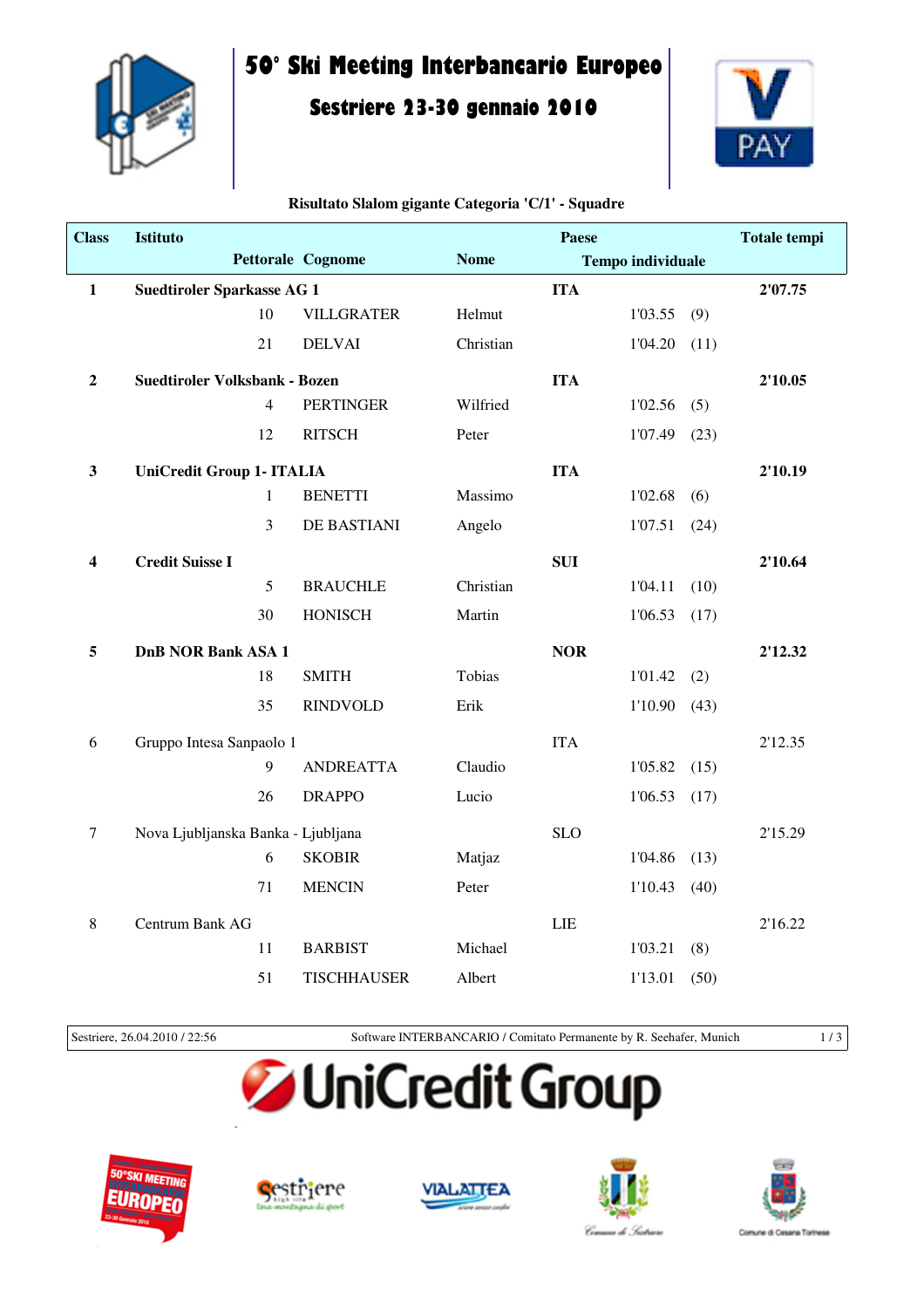| <b>Class</b>     | Institut                                       |                          |             | Paese       |                          |      | <b>Totale tempi</b> |
|------------------|------------------------------------------------|--------------------------|-------------|-------------|--------------------------|------|---------------------|
|                  |                                                | <b>Pettorale Cognome</b> | <b>Nome</b> |             | <b>Tempo individuale</b> |      |                     |
| $\boldsymbol{9}$ | Gruppo Intesa Sanpaolo 2                       |                          |             | <b>ITA</b>  |                          |      | 2'16.42             |
|                  | 109                                            | <b>MARCENARO</b>         | Michele     |             | 1'07.04                  | (20) |                     |
|                  | 44                                             | DI CICCO                 | Gianluca    |             | 1'09.38                  | (33) |                     |
| 10               | UBS AG - Zuerich 1                             |                          |             | SUI         |                          |      | 2'17.08             |
|                  | 45                                             | <b>BRITT</b>             | Peter       |             | 1'07.51                  | (24) |                     |
|                  | 58                                             | <b>SCHNERRING</b>        | Rüdiger     |             | 1'09.57                  | (35) |                     |
| 11               | HypoVereinsbank 1 - UniCredit Group - Muenchen |                          |             | <b>GER</b>  |                          |      | 2'20.07             |
|                  | 47                                             | <b>WIESBAUER</b>         | Ludwig      |             | 1'09.96                  | (38) |                     |
|                  | 39                                             | <b>BRUCKMAIER</b>        | Klaus       |             | 1'10.11                  | (39) |                     |
| 12               | Deutsche Bank                                  |                          |             | <b>GER</b>  |                          |      | 2'20.31             |
|                  | 34                                             | <b>KUZENKO</b>           | Nikolai     |             | 1'09.50                  | (34) |                     |
|                  | 84                                             | <b>MAASSEN</b>           | Lutz        |             | 1'10.81                  | (42) |                     |
| 13               | UniCredit Group 2 - ITALIA                     |                          |             | <b>ITA</b>  |                          |      | 2'21.00             |
|                  | 22                                             | <b>POGGIO</b>            | Luca        |             | 1'09.70                  | (37) |                     |
|                  | 41                                             | <b>CORSARO</b>           | Andrea      |             | 1'11.30                  | (46) |                     |
| 14               | Gruppo Banca Monte dei Paschi di Siena         |                          |             | <b>ITA</b>  |                          |      | 2'21.03             |
|                  | 59                                             | <b>ROCCHI</b>            | Alberto     |             | 1'09.37                  | (32) |                     |
|                  | 57                                             | <b>PESCIONI</b>          | Francesco   |             | 1'11.66                  | (47) |                     |
| 15               | Oesterreichische Nationalbank                  |                          |             | <b>AUT</b>  |                          |      | 2'25.19             |
|                  | 67                                             | <b>KÖHLER</b>            | Michael     |             | 1'11.03                  | (44) |                     |
|                  | 66                                             | <b>ZEIDLER</b>           | Thomas      |             | 1'14.16                  | (56) |                     |
| 16               | Gruppo Intesa Sanpaolo 3                       |                          |             | <b>ITA</b>  |                          |      | 2'28.46             |
|                  | 54                                             | <b>CALVIA</b>            | Maurizio    |             | 1'13.84                  | (54) |                     |
|                  | 60                                             | <b>BUOSO</b>             | Carlo       |             | 1'14.62                  | (57) |                     |
| 17               | UBI Banca Gruppo 1                             |                          |             | <b>ITA</b>  |                          |      | 2'28.95             |
|                  | 50                                             | <b>GOTTI</b>             | Ermanno     |             | 1'09.64                  | (36) |                     |
|                  | 52                                             | <b>BELOMETTI</b>         | Ennio       |             | 1'19.31                  | (70) |                     |
| 18               | St. Galler Kantonalbank                        |                          |             | ${\rm SUI}$ |                          |      | 2'31.02             |
|                  | 42                                             | <b>WALKNER</b>           | Thomas      |             | 1'12.11                  | (48) |                     |
|                  | 76                                             | <b>STEININGER</b>        | Alfred      |             | 1'18.91                  | (69) |                     |
| 19               | Unicredit Banka Slovenija                      |                          |             | <b>SLO</b>  |                          |      | 2'38.01             |
|                  | 119                                            | <b>OGRIN</b>             | Milan       |             | 1'16.14                  | (60) |                     |
|                  | 83                                             | <b>AHAC</b>              | Klemen      |             | 1'21.87                  | (77) |                     |
| 20               | Nordea 1                                       |                          |             | <b>SWE</b>  |                          |      | 2'38.39             |
|                  | 85                                             | <b>HØIGAARD</b>          | Erlend      |             | 1'17.68                  | (65) |                     |
|                  | 68                                             | <b>GREVSTAD</b>          | Thomas      |             | 1'20.71                  | (72) |                     |

#### **RisultatoSlalom giganteCategoria 'C/1' - Squadre**